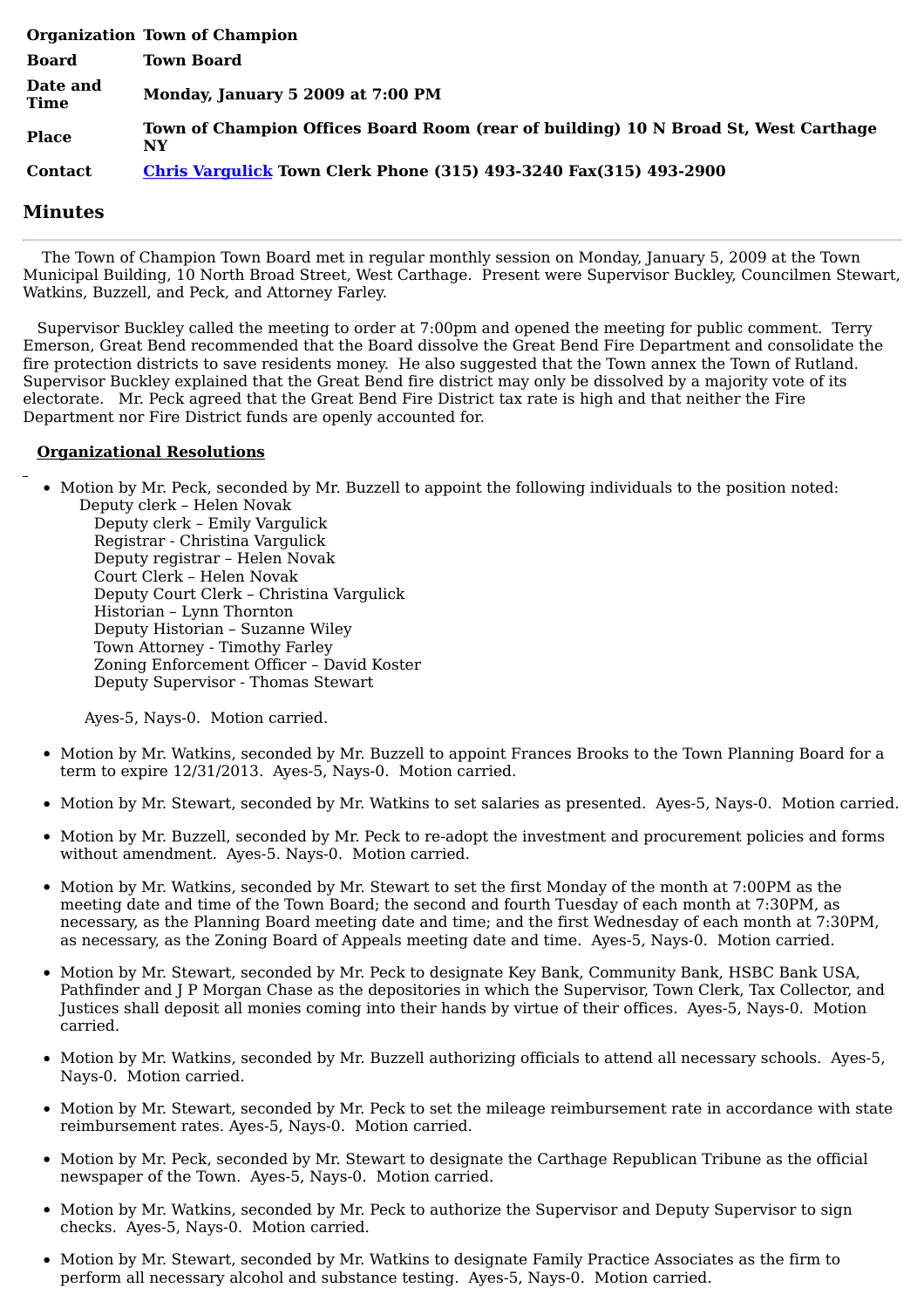Motion by Mr. Buzzell, seconded by Mr. Peck to acknowledge the Town of Champion as lead agency in regards to the Town of Champion Deicing Facility and further, to issue a negative declaration of environmental impact. Ayes-5, Nays-0. Motion carried.

Motion by Mr. Stewart, seconded by Mr. Buzzell to acknowledge the Town of Champion as lead agency in regards to the Consolidation of Consolidated WD#1, WD#4 and WD#5 and further, to issue a negative declaration of environmental impact. Ayes-5, Nays-0. Motion carried.

## **Monthly Reports**

- Councilmen Mr. Peck questioned why a portion of NYS Route 26 was closed on January 4<sup>th</sup>. Supervisor Buckley explained that severe icing conditions near Great Bend precipitated the road closing.
- Assessor Mr. Vargulick responded to questions regarding future trends. He stated that he will have more  $\bullet$ information following meetings with NYS ORPS staff.
- Parks N. Eddy reported that work is proceeding on the fieldstone fireplace.  $\bullet$
- $\bullet$ Circuit Rider – Ms. Amyot reported that the next RACOG comprehensive plan committee meeting is scheduled for January 29<sup>th</sup> at 5:30pm at the T/Wilna Municipal Building. A draft of the plan has been distributed to committee members and the chief elected officers for comment particularly with respect to the proposed goals and plans. Ms. Amyot distributed a copy of the Villages' Waterfront Development Plan for the Board's review. Ms. Amyot reviewed information regarding the application for an SMSI grant to construct a shared deicing facility including information relevant to monetary assistance from NYSDOT for costs associated with the storage of road materials for use on State highways. Mr. Peck questioned the 30 year contract obligation to the State for reimbursement of costs associated with the storage of road materials. Supervisor Buckley acknowledged the contractual obligation and noted that the NYSDOT has expressed interest in also storing a truck at the highway barn. The Board discussed the engineer's recommendation that the Town construct a wood truss structure for material storage. Resolution offered by Mr. Peck, seconded by Mr. Stewart: **Whereas,** the NYS Department of State has announced the availability of up to \$200,000 of funding per municipality through the 2008-2009 Local Government Efficiencies Grant under the Efficiency Implementation Program to support contractual services between highway departments for more efficient and

effective services; and

**Whereas,** the Town of Champion and the Village of West Carthage are in need of covered storage for deicing materials to provide more efficient and effective highway service; and

**Whereas,** the Town of Champion and Village of West Carthage are eligible to apply for \$400,000 through the 2008-2009 Local Government Efficiencies Grant Program to construct a shared \$732,000 "Deicing Distribution Center;" and

**Whereas,** the Town of Champion will serve as lead applicant and provide the 10% local cash match of \$44,444 through the town budget; and

**Whereas,** the Village of West Carthage has a shared interest in the construction of a Deicing Distribution Center at the Town of Champion Highway Garage for more efficient and effective highway equipment and resource management; and

**Whereas,** the Village of West Carthage will serve as co-applicant to the Town of Champion in pursuing funding through the 2008-2009 Local Government Efficiencies Grant to construct the "Town of Champion: Shared Deicing Distribution Center",

**Now Therefore Be It Resolved,** that the Town of Champion Board authorizes the submission of an application to the NYS Department of State for \$400,000 through the 2008-2009 Local Government Efficiency Grant Program to construct a \$732,000 Shared Deicing Distribution Center and to serve as lead applicant, in cooperation with the Village of West Carthage as co-applicant; and

**Be It Further Resolved,** that the Town of Champion Board authorizes the Town Supervisor, Terry Buckley, to sign all agreements, certifications and other documents required to complete the application and to accept grants and administer the programs, proposed through the NYS DOS 2008-2009 Local Government Efficiencies Grant Program. Roll call vote: Mr. Stewart-aye, Mr. Watkins-aye, Mr. Buzzell-aye, Mr. Peck-aye, and Supervisor Buckley-aye. Resolution adopted.

Motion by Mr. Watkins, seconded by Mr. Buzzell to approve the minutes for December 1 and December 30, 2008 as presented. Ayes-5, Nays-0. Motion carried.

Motion by Mr. Stewart, seconded by Mr. Buzzell to approve payment of the following bills as presented:

| Con WD#1 O&M #1-4\$13,512.80 |  |
|------------------------------|--|
|                              |  |
|                              |  |
|                              |  |
|                              |  |
|                              |  |

Ayes-5, Nays-0. Motion carried.

The Supervisor's monthly report was read and discussed. Motion by Mr. Stewart, seconded by Mr. Buzzell to accept the report as presented. Ayes-5, Nays-0. Motion carried.